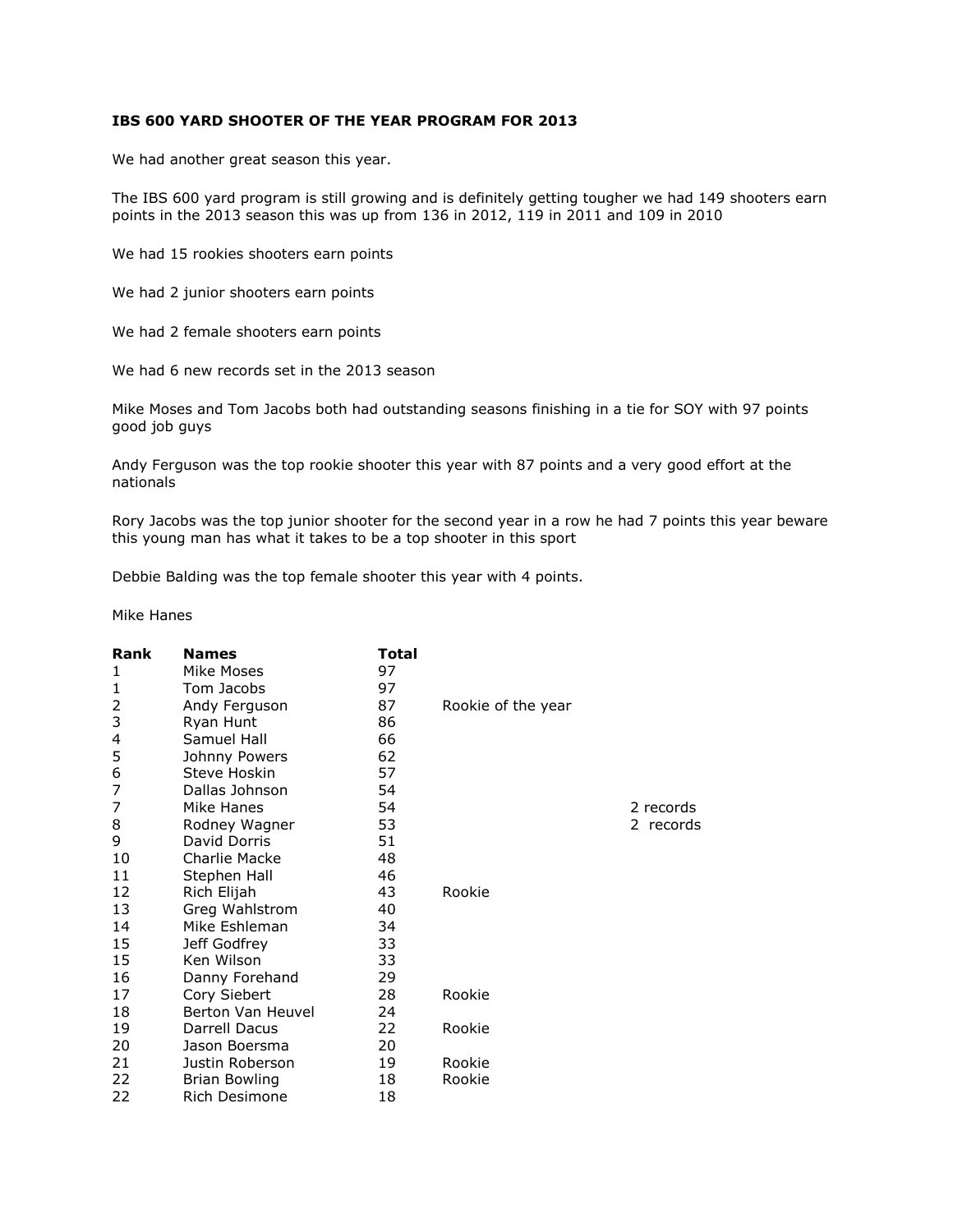| 22<br>23 | Chad Jenkins<br>Ron Boyd | 18<br>17       |        | 1 record |
|----------|--------------------------|----------------|--------|----------|
| 24       | Dennis Myron             | 16             |        |          |
| 24       | <b>Terry Balding</b>     | 16             |        |          |
| 25       | David Richardson         | 15             |        |          |
| 26       | Robert Brickey           | 14             |        |          |
| 27       | Dean Kapphahn            | 13             |        |          |
| 27       | Dewey Hancock            | 13             |        |          |
| 27       | Jared Brandt             | 13             |        |          |
| 27       | Rodney Austin            | 13             |        |          |
| 28       | Craig Rowe               | 12             |        |          |
| 28       | Darrell Jones            | 12             |        |          |
| 28       | Randy Peele              | 12             |        |          |
| 28       | <b>Tod Soeby</b>         | 12             |        |          |
| 28       | Jerry Kloeppel           | 12             |        | 1 record |
| 29       | Don Rabun                | 11             |        |          |
| 29       | Steve Wilson             | 11             |        |          |
| 30       | James Coffey             | 10             |        |          |
| 30       | John Rohloff             | 10             | Rookie |          |
| 30       | Mike Wallace             | 10             |        |          |
| 30       | Nate Miller              | 10             |        |          |
| 31       | Ron Gilsrud              | 9              |        |          |
| 32       | Dannie Wake              | 8              | Rookie |          |
| 32       | Dave Holland             | 8              |        |          |
| 32       | Jeff Conover             | 8              |        |          |
| 32       | Roy Hunter               | 8              |        |          |
| 32       | Thomas Parker            | 8              |        |          |
| 33       | Dustin Shaw              | 7              |        |          |
| 33       | Glen Sterling Jr         | 7              |        |          |
| 33       | Jerry Ware               | 7              |        |          |
| 33       | Nick Hoier               | $\overline{7}$ |        |          |
| 33       | Ray Staley               | 7              |        |          |
| 33       | Rory Jacobs              | 7              | Junior |          |
| 33       | Scott Diebold            | 7              |        |          |
| 33       | Stephen Dlack            | 7              |        |          |
| 33       | <b>Steve Curren</b>      | 7              |        |          |
| 34       | DJ Thomas                | 6              | Rookie |          |
| 34       | Doug Lamb                | 6              |        |          |
| 34       | Jim Salwei               | 6              |        |          |
| 34       | <b>Stanly Clark</b>      | 6              |        |          |
| 35       | <b>Bill Behnke</b>       | 5              |        |          |
| 35       | David Gosnell            | 5              |        |          |
| 35       | Fred Thruman             | 555555         |        |          |
| 35       | Gene Ford                |                |        |          |
| 35       | Mark Thompson            |                |        |          |
| 35       | Steve Jordan             |                |        |          |
| 35       | Terry Heltich            |                |        |          |
| 35       | Tim Claunch              |                |        |          |
| 35       | Walt Day                 | 5              |        |          |
| 36       | Alan Carmichael          | 4              |        |          |
| 36       | Ben Yarboro              | 4              |        |          |
| 36       | <b>Bud Larson</b>        | 4              |        |          |
| 36       | Debbie Balding           | 4              | Female |          |
| 36       | Eric Wilson              | 4              |        |          |
| 36       | George Kohler            | 4              |        |          |
| 36       | Gordy Mitchell           | 4              |        |          |
| 36       | Jay Cutright             | 4              |        |          |
| 36       | Kerwin Overman           | 4              |        |          |
| 36       | Larry Wheeler            | 4              |        |          |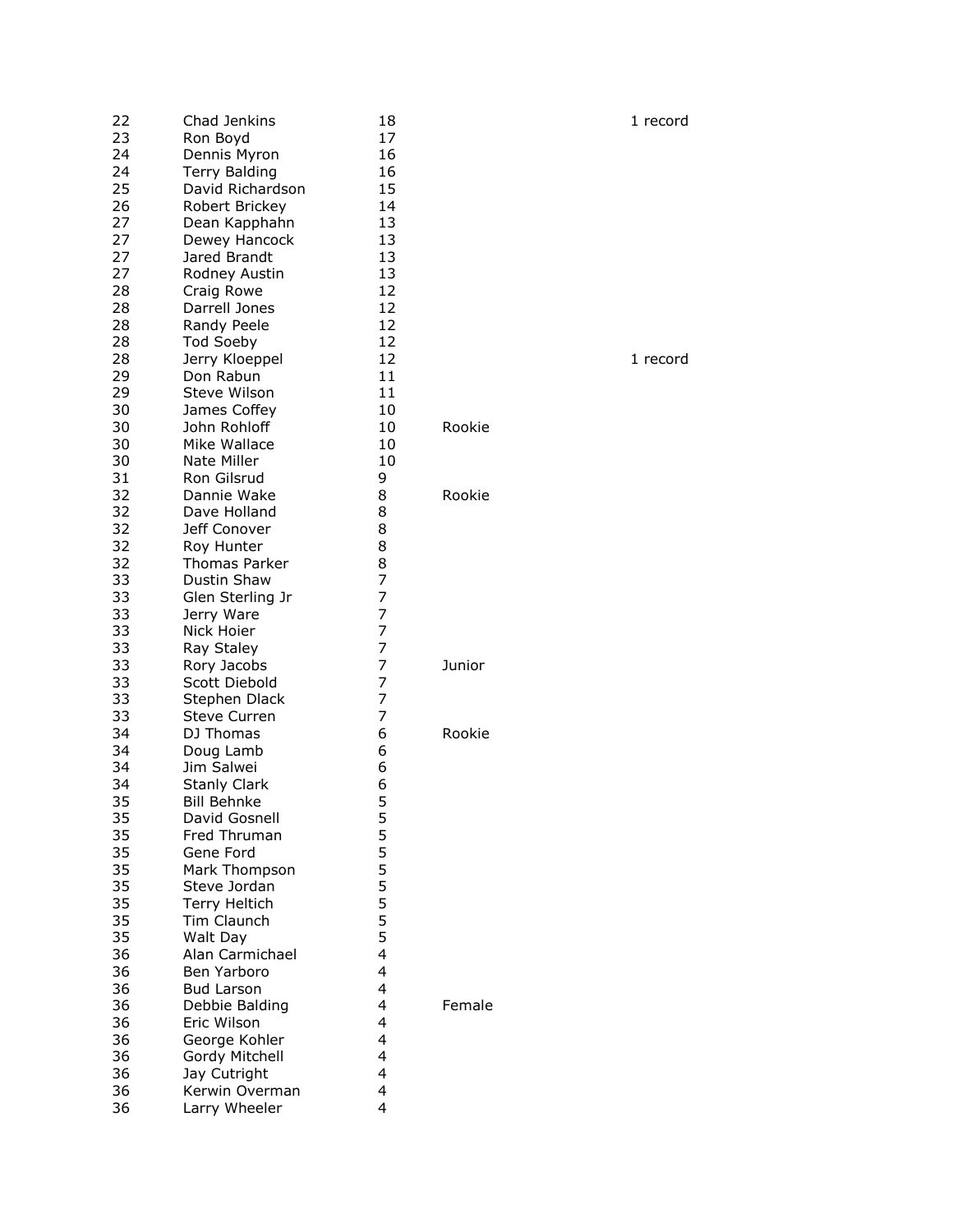| 36       | Reggie Wilson                   | 4                                            |        |
|----------|---------------------------------|----------------------------------------------|--------|
| 36       | Shannon Lowman                  | 4                                            |        |
| 36       | Spencer Lamm                    | 4                                            |        |
| 36       | William Kosto                   | 4                                            |        |
| 37       | <b>B</b> J Francis              |                                              |        |
| 37       | <b>Bill Schrader</b>            | 33333333333333332                            |        |
| 37       | <b>Charles Bass</b>             |                                              |        |
|          |                                 |                                              |        |
| 37       | Dean Breeden                    |                                              |        |
| 37       | Doran Jessee                    |                                              |        |
| 37       | Ed Hahn                         |                                              |        |
| 37       | Jason Walker                    |                                              | Rookie |
| 37       | Joey Combs                      |                                              |        |
| 37       | Kent Carney                     |                                              |        |
| 37       | Larry Isenhour                  |                                              |        |
| 37       | Larry Shultz                    |                                              |        |
| 37       | Mark Walker                     |                                              |        |
| 37       | Merrill Windsor                 |                                              |        |
|          |                                 |                                              |        |
| 37       | Richard John                    |                                              |        |
| 37       | Shawn Lang                      |                                              |        |
| 37       | <b>Tom Esser</b>                |                                              |        |
| 37       | Warren Hintzman                 |                                              | Rookie |
| 38       | Bo Wass                         |                                              |        |
| 38       | <b>Bobby McCullough</b>         | $\overline{2}$                               |        |
| 38       | Carey Lamb                      |                                              |        |
| 38       | Charlie Watson                  |                                              |        |
| 38       | David Garner                    | $\begin{array}{c}\n2 \\ 2 \\ 2\n\end{array}$ |        |
|          |                                 |                                              |        |
| 38       | David Lockman                   |                                              |        |
| 38       | Doug Tweed                      | $\overline{2}$                               |        |
| 38       | Dwight Purser                   | $\overline{2}$                               |        |
| 38       | Hobie Bond                      | $\overline{2}$                               |        |
| 38       | Jaden Brotherton                | $\frac{2}{2}$                                | Junior |
| 38       | <b>Jim McGinniss</b>            |                                              |        |
| 38       | John Rykhus                     |                                              |        |
| 38       | Matt Mamminga                   | $\begin{array}{c} 2 \\ 2 \\ 2 \end{array}$   | Rookie |
| 38       | Mike Bigelow                    |                                              |        |
| 38       | <b>Richard Schatz</b>           |                                              |        |
| 38       | Robert Jones                    | $\begin{array}{c}\n2 \\ 2 \\ 2\n\end{array}$ |        |
|          |                                 |                                              |        |
| 38       | <b>Stanly Taylor</b>            |                                              |        |
| 38       | Tim Gonnerman                   |                                              |        |
| 38       | <b>Tom Gallob</b>               | $\overline{2}$                               |        |
| 39       | Alvin Johnson                   | $\mathbf{1}$                                 |        |
| 39       | Ben Perez                       | 1                                            | Rookie |
| 39       | <b>Bobby Mallory</b>            | 1                                            |        |
| 39       | <b>Buster Long</b>              | 1                                            |        |
| 39       | David Ferguson                  | $\mathbf{1}$                                 | Rookie |
| 39       | Don Steelman                    | 1                                            |        |
| 39       | Eugene Clark                    | 1                                            |        |
|          |                                 |                                              |        |
| 39       | Jason Pearson                   | 1                                            |        |
| 39       | Jeff Hullinger                  | 1                                            | Rookie |
| 39       | Jim Sheperd                     | 1                                            |        |
| 39       | John Ross                       | $\mathbf{1}$                                 |        |
| 39       | Johnny Schaad                   | 1                                            |        |
| 39       | Ken Bleadow                     | 1                                            |        |
| 39       | Ken House                       | $\mathbf{1}$                                 |        |
| 39       | Kevin Donalds Jr                | 1                                            |        |
| 39       |                                 |                                              |        |
|          |                                 |                                              |        |
|          | Kurt Wagner                     | $\mathbf{1}$                                 |        |
| 39       | Lanny Branch                    | 1                                            |        |
| 39<br>39 | Larry Scharnhorst<br>Luke Albin | $\mathbf{1}$<br>1                            |        |